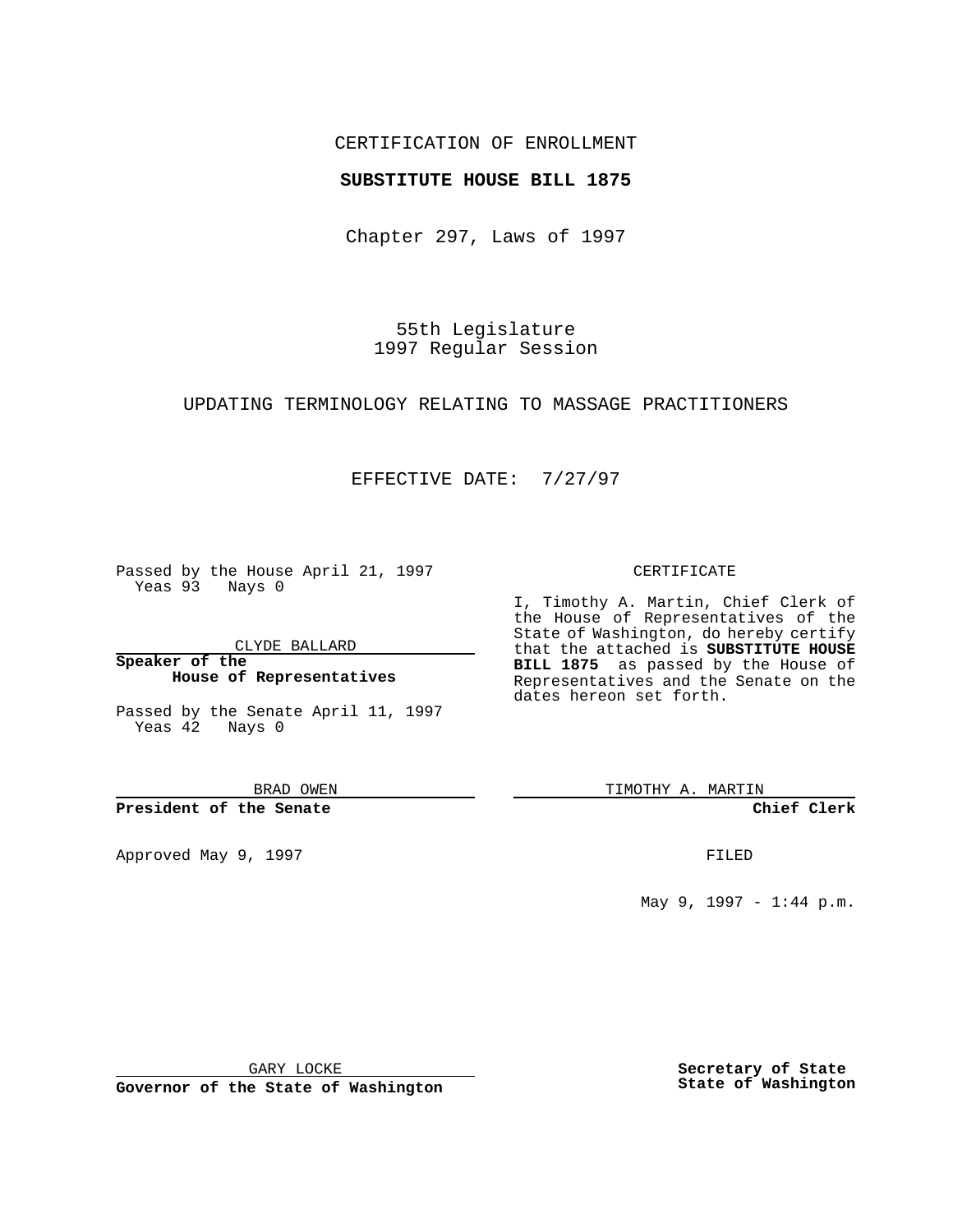# **SUBSTITUTE HOUSE BILL 1875** \_\_\_\_\_\_\_\_\_\_\_\_\_\_\_\_\_\_\_\_\_\_\_\_\_\_\_\_\_\_\_\_\_\_\_\_\_\_\_\_\_\_\_\_\_\_\_

\_\_\_\_\_\_\_\_\_\_\_\_\_\_\_\_\_\_\_\_\_\_\_\_\_\_\_\_\_\_\_\_\_\_\_\_\_\_\_\_\_\_\_\_\_\_\_

Passed Legislature - 1997 Regular Session

AS AMENDED BY THE SENATE

**State of Washington 55th Legislature 1997 Regular Session**

**By** House Committee on Health Care (originally sponsored by Representatives Skinner, Carlson, Radcliff, Cody, Murray, Hatfield and O'Brien)

Read first time 03/05/97.

1 AN ACT Relating to updating terminology in chapter 18.108 RCW; 2 amending RCW 18.108.005, 18.108.010, and 18.108.050; and creating a new 3 section.

4 BE IT ENACTED BY THE LEGISLATURE OF THE STATE OF WASHINGTON:

5 **Sec. 1.** RCW 18.108.005 and 1987 c 443 s 1 are each amended to read 6 as follows:

 The legislature finds it necessary to license the practice of massage and massage therapy in order to protect the public health and safety. It is the legislature's intent that only individuals who meet and maintain minimum standards of competence and conduct may provide services to the public. This chapter shall not be construed to require or prohibit individual or group policies or contracts of an insurance carrier, health care service contractor, or health maintenance organization from providing benefits or coverage for services and 15 supplies provided by a person ((registered or certified)) licensed under this chapter.

17 **Sec. 2.** RCW 18.108.010 and 1991 c 3 s 252 are each amended to read 18 as follows: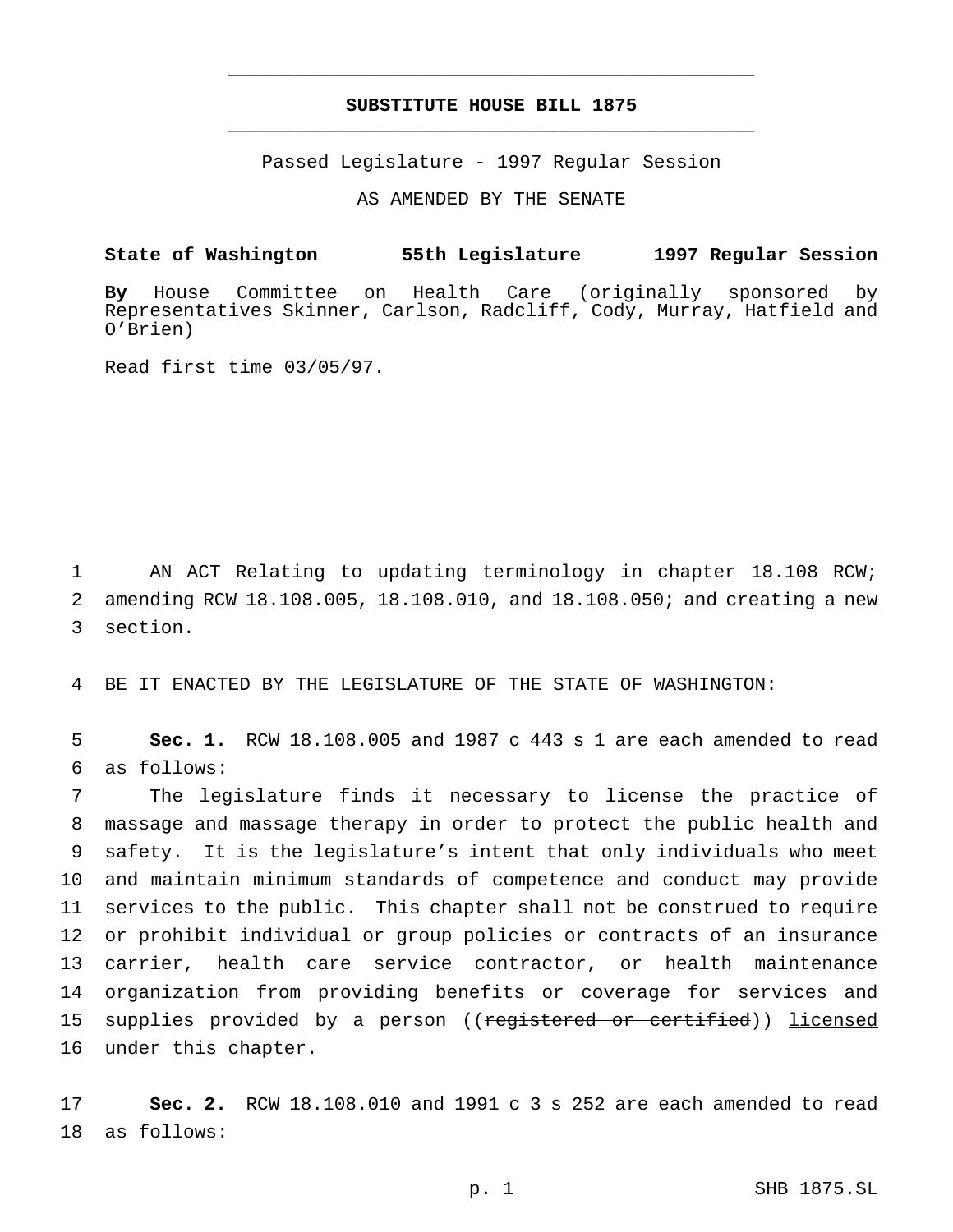In this chapter, unless the context otherwise requires, the following meanings shall apply:

(1) "Board" means the Washington state board of massage.

 (2) "Massage" and "massage therapy" mean a health care service involving the external manipulation or pressure of soft tissue for 6 therapeutic purposes. Massage therapy includes ((massage)) techniques 7 such as ((methods of effleurage, petrissage, tapotement,)) tapping, 8 compressions, ((vibration,)) friction, ((nerve stokes, and)) Swedish 9 gymnastics or movements ((either by manual means, as they relate to 10 massage)), gliding, kneading, shaking, and facial or connective tissue 11 stretching, with or without the aids of superficial heat, cold, water, lubricants, or salts. Massage therapy does not include diagnosis or attempts to adjust or manipulate any articulations of the body or spine 14 or mobilization of these articulations by the use of a thrusting force, 15 nor does it include genital manipulation.

 (3) "Massage practitioner" means an individual licensed under this chapter.

 (4) "Secretary" means the secretary of health or the secretary's designee.

 (5) Massage business means the operation of a business where massages are given.

 **Sec. 3.** RCW 18.108.050 and 1995 c 198 s 16 are each amended to read as follows:

This chapter does not apply to:

 (1) An individual giving massage to members of his or her immediate family;

 (2) The practice of a profession by individuals who are licensed, certified, or registered under other laws of this state and who are performing services within their authorized scope of practice;

 (3) Massage practiced at the athletic department of any institution maintained by the public funds of the state, or any of its political subdivisions;

 (4) Massage practiced at the athletic department of any school or college approved by the department by rule using recognized national professional standards;

 (5) Students enrolled in an approved massage school, approved program, or approved apprenticeship program, practicing massage techniques, incidental to the massage school or program and supervised